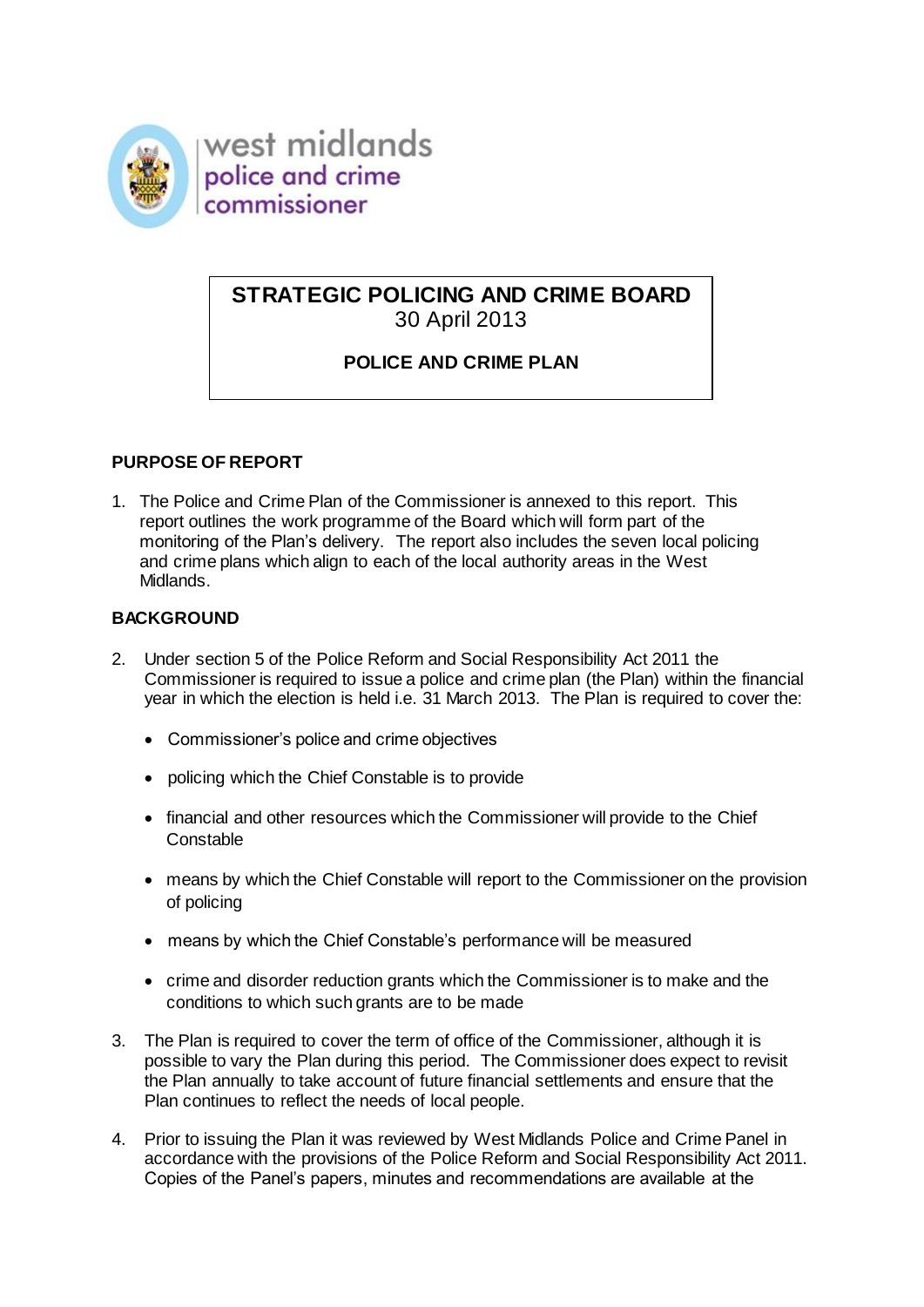following address [www.birmingham.gov.uk/wmpcp.](http://www.birmingham.gov.uk/wmpcp)

5. In addition to the statutory Police and Crime Plan, a local police and crime plan has been produced for each of the seven local authority areas that make up the West Midlands. The short time available to prepare the Police and Crime Plan has meant that for this year the local plans were prepared in parallel with the West Midlands wide Plan. The Commissioner will work with partnership colleagues to ensure that his commitment for his own Plan and variations to it, to be built upwards from local needs is met. Copies of the local police and crime plans are available on the Commissioner's website [www.westmidlands-pcc.gov.uk.](http://www.westmidlands-pcc.gov.uk/)

#### **THE WORK OF THE STRATEGIC POLICING AND CRIME BOARD**

- 6. As stated in his Police and Crime Plan, the Commissioner will use a range of methods to hold the Force to account for its performance. The principle vehicle will be the work that he conducts through his Strategic Policing and Crime Board. The purpose of the Board is to ensure the Commissioner is able to effectively engage and represent all areas of the West Midlands and to support the Commissioner in his role of ensuring an efficient and effective police service for the West Midlands through the setting of the strategic direction for the Force and holding the Chief Constable to account for the exercise of his functions.
- 7. The Commissioner will require regular reports from the Force for discussion at the monthly Board meetings. Each meeting of the Board will consider reports on crime performance and performance against the objectives in the plan together with finance, professional standards, and personnel issues. This will ensure that not only will the milestones set in this plan be monitored but the Commissioner will be able to ensure that he holds the Chief Constable to account across his responsibilities. The Commissioner will also use the Board to put into the public domain information about the performance of his own office. The Commissioner is exploring the webcasting of the Board.
- 8. At each meeting of the Board the Commissioner has asked the Chief Constable for a member of his Command Team to provide a report on their individual portfolio of work. The agenda for the meeting of the Board on which this paper appears includes a report from the Deputy Chief Constable, David Thompson, on the Force Change Programme for which he has responsibility.
- 9. The Board will also be used to take forward the work the Commissioner needs to undertake in respect of his annual setting of the precept for policing and any variations to the Police and Crime Plan. The Board will also be used to consider reports which the Commissioner needs to receive from the Joint Audit Committee.
- 10. The Commissioner will also ask the Board to consider a number of reports made on an annual basis. This will include the reports needed to meet audit requirements, an annual report from local policing and crime boards on their use of the community safety fund allocated to them by the Commissioner, the Commissioner's own Annual Report and the reports necessary to set the annual precept and any variations to the Police and Crime Plan. Ad hoc reports will also be requested by the Commissioner including those following suggestion by or consultation with the Board.
- 11. All of the above will be included in agendas which will be published with Board consideration taking place in the public domain. The Commissioner will also facilitate the asking of questions by the public through the Board. Each meeting of the Board will include the opportunity for any member of the public to ask questions of the Commissioner about the exercise of his functions. The process for this will be set out in